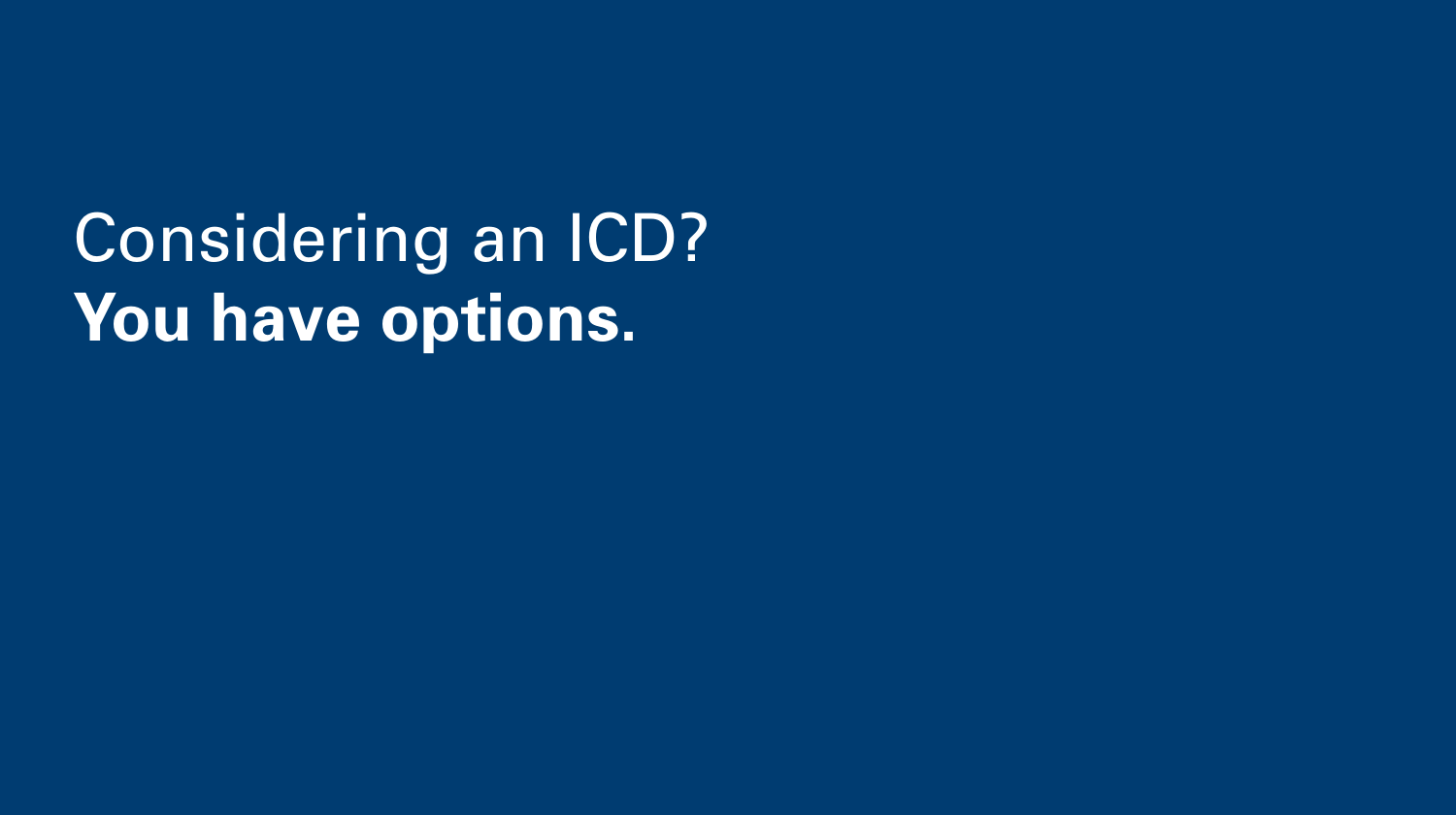If your doctor has recommended an implantable cardiac defibrillator (ICD) for you, you'll have a couple of decisions to make. First, do you want to get a device? And if so, which type of device? This tool and conversations with your doctor can help you learn more. So together you can make the right decision for you.

### **Why is my doctor recommending a device?**

Your doctor will share details about your specific medical condition. But in general, ICDs are used to protect people from sudden cardiac death. Sudden cardiac arrest happens when the electrical system in your heart stops working. That means your heart stops pumping blood to your body. Without treatment, someone experiencing sudden cardiac arrest can die within minutes. That is called a sudden cardiac death.

### **How does an ICD work?**

An ICD will monitor your heart rhythm. If it detects an abnormal life-threatening rhythm – called an arrhythmia – it will deliver a shock to restore your heart's normal rhythm. Some patients say having an ICD is like having a paramedic with them at all times. Depending on your medical condition and type of heart rhythm, your doctor may recommend an ICD that provides a type of pacing called ATP, or anti-tachycardia pacing. While not painful, some patients report they can feel the ATP being delivered. In some patients, ATP can be used instead of a shock to restore their heart's normal rhythm.



Only **1 in 10 people**  who have sudden cardiac arrest outside the hospital without an ICD survive.<sup>1</sup> With an  $ICD > 95\%$  live.<sup>2,3</sup>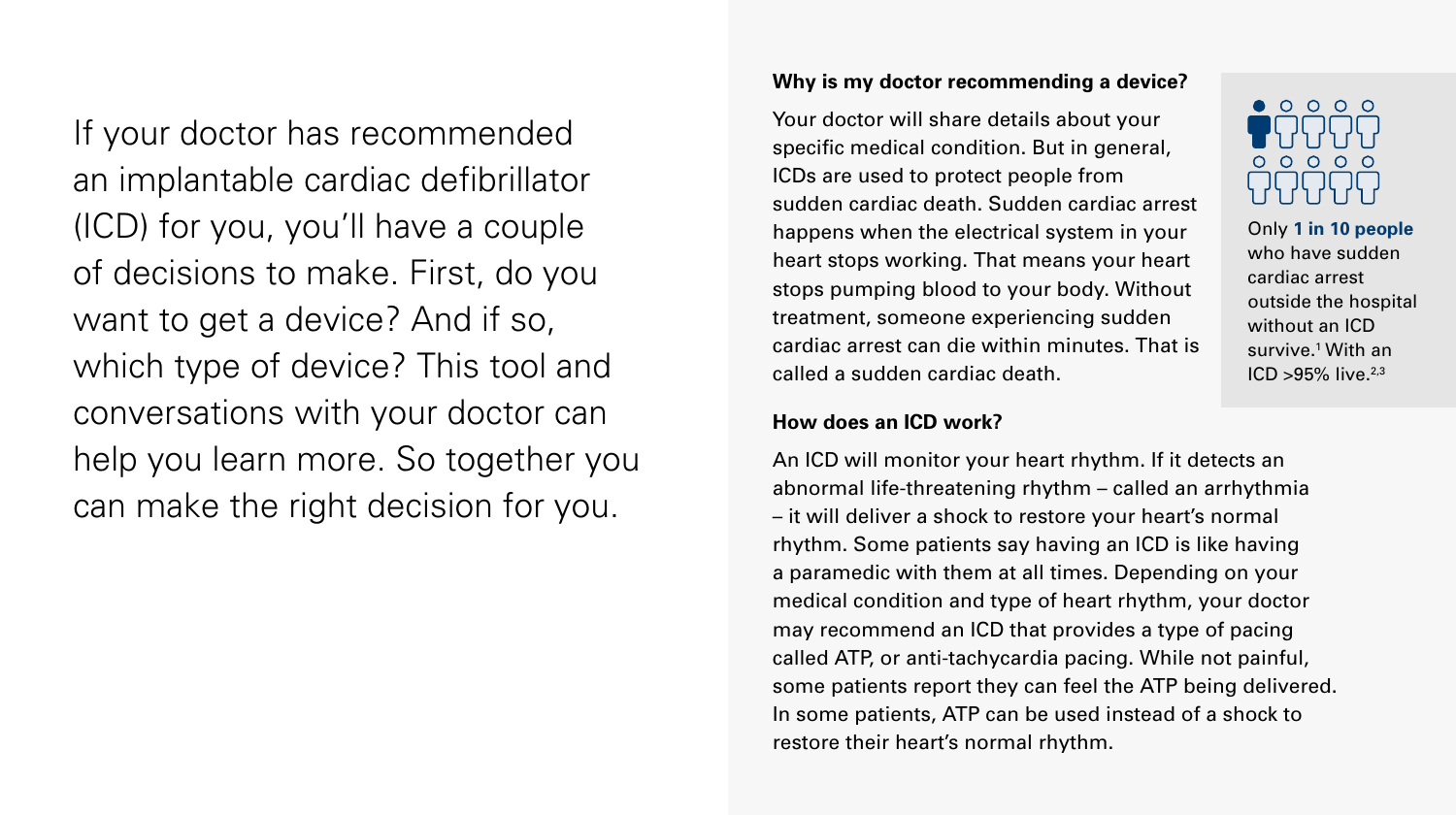34% **Up to**

**are more likely to live having an ICD.**2,3

### **Can an ICD prolong my life?**

In studies of people at risk for sudden cardiac arrest, those with an ICD were **23%–34% more likely to live** compared to people without an ICD.2,3 An ICD is there in case you need it. Think of an ICD like a seat belt. If you're in an accident, a seat belt will protect you. An ICD is similar. You may never need it. But if you do, it could save your life. An ICD is the most effective treatment for preventing sudden cardiac death.

# Only you and your doctor can make that decision. But here's some information that may help you decide. Do I want a device? No **You may be at a place in your life where you choose not to get an implant.** Just be sure you understand the risk of not having an ICD. Yes **You may choose to get an ICD to reduce the risk of sudden cardiac death.** Learn more about the different types of devices on the following pages.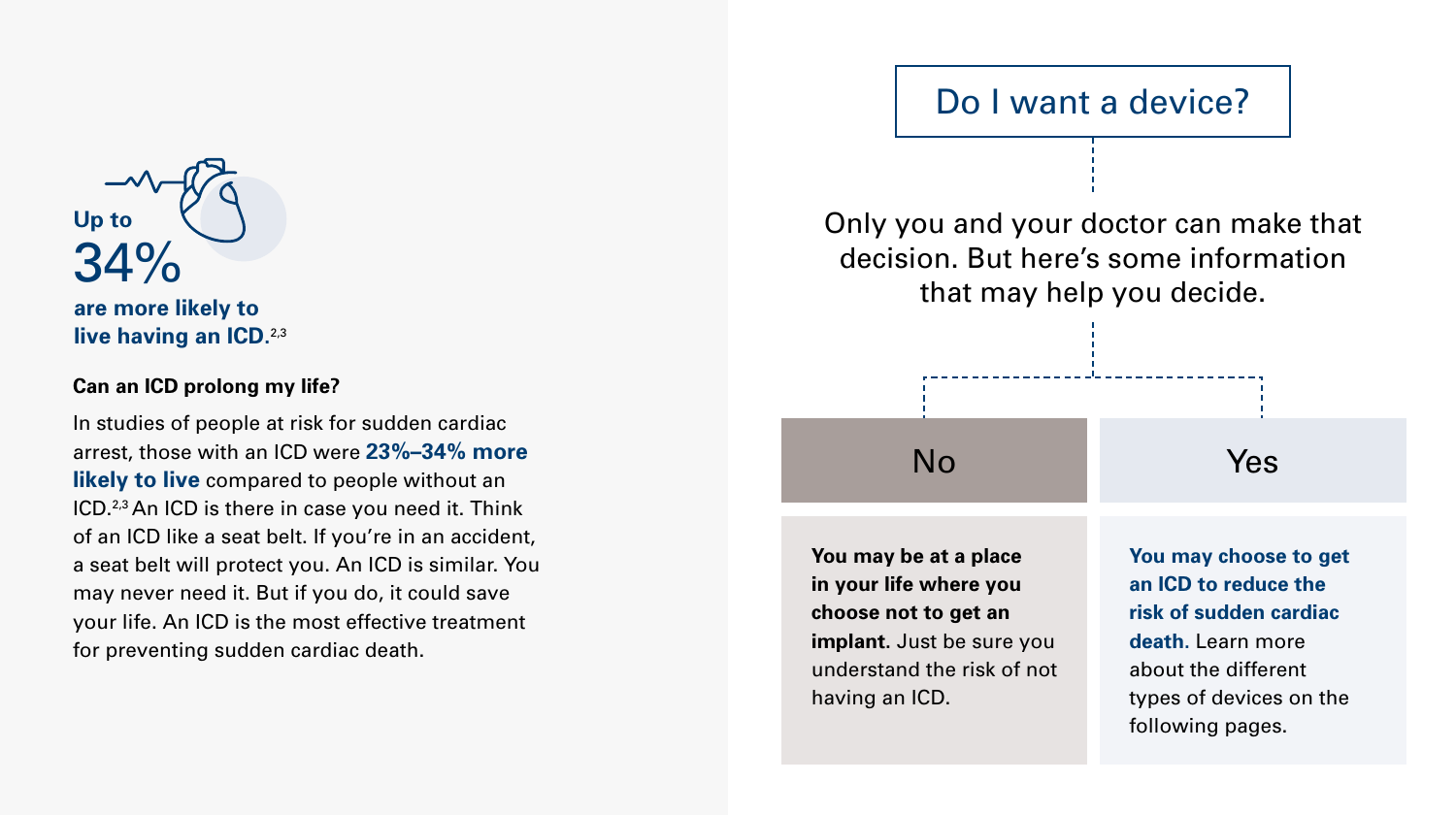# S-ICD or TV-ICD?

If you choose to get an ICD, you have two options: subcutaneous (S-ICD) and transvenous (TV-ICD). The main difference between the two devices is where the lead – that's the wire that will deliver the shock to your heart – is placed. With a TV-ICD, the lead is placed inside the heart. An S-ICD's lead does not touch the heart; it is placed under the skin on your chest (refer to pictures below).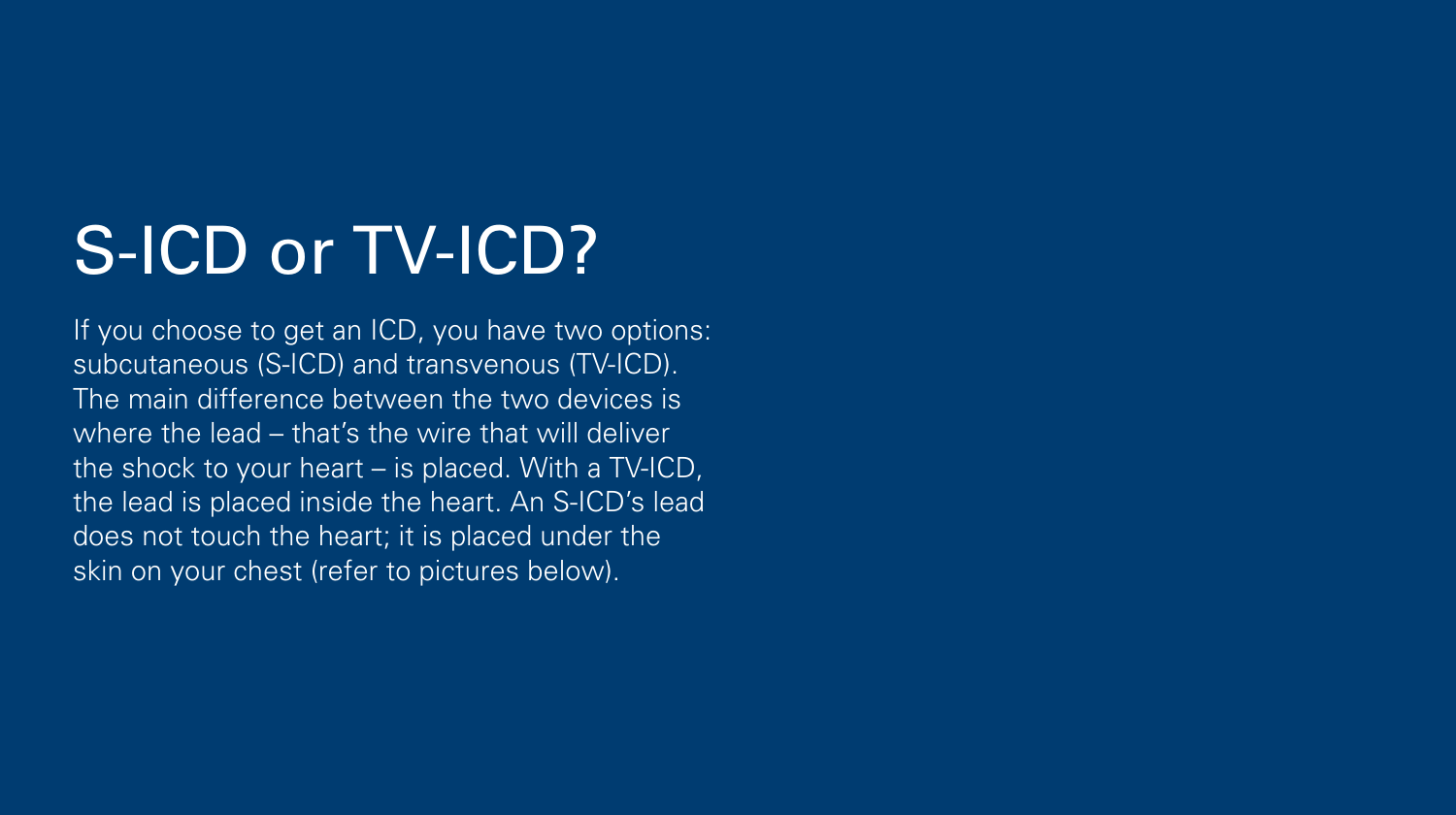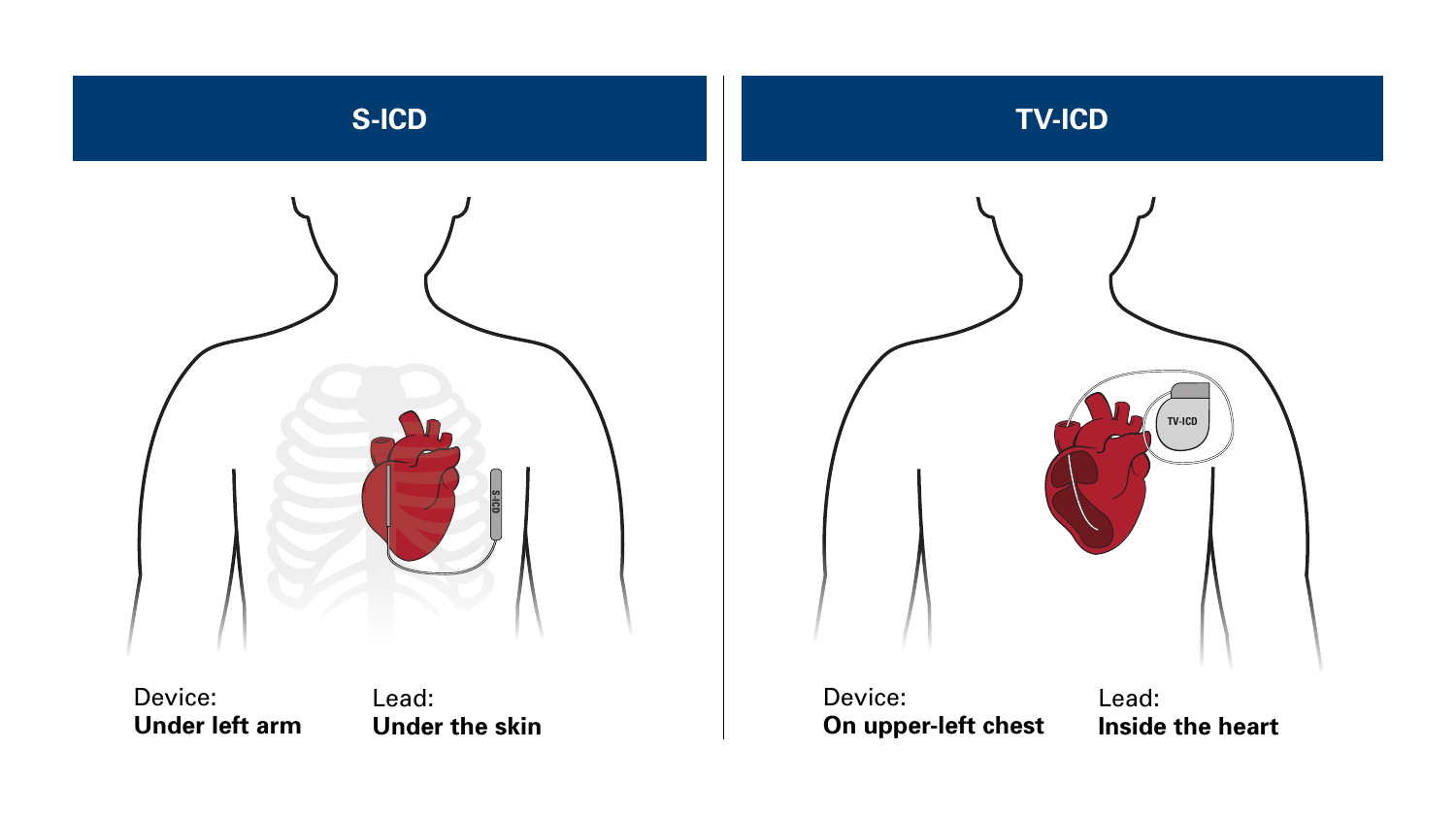|               | Device<br>and lead<br>location                                            | <b>Battery</b><br>life          | Will I have<br>a scar?                                                                    | Can the device<br>provide pacing<br>if needed?                 | Do I need an<br><b>EKG</b> screening<br>to be eligible? |
|---------------|---------------------------------------------------------------------------|---------------------------------|-------------------------------------------------------------------------------------------|----------------------------------------------------------------|---------------------------------------------------------|
| <b>S-ICD</b>  | Device:<br><b>Under</b><br>left arm<br>Lead:<br><b>Under</b><br>the skin  | Approx.<br>9 years <sup>4</sup> | <b>Yes</b><br>1 for device on rib<br>cage under left arm<br>1-2 smaller scars<br>on chest | <b>No</b>                                                      | <b>Yes</b>                                              |
| <b>TV-ICD</b> | Device:<br>On upper-<br>left chest<br>Lead:<br><b>Inside</b><br>the heart | Approx.<br>12 years*            | <b>Yes</b><br>1 for device on<br>upper-left chest                                         | <b>Yes</b><br>(including ATP<br>and pacemaker<br>capabilities) | <b>No</b>                                               |

\*Battery longevity dependent on device manufacturer, device settings, and amount of pacing required.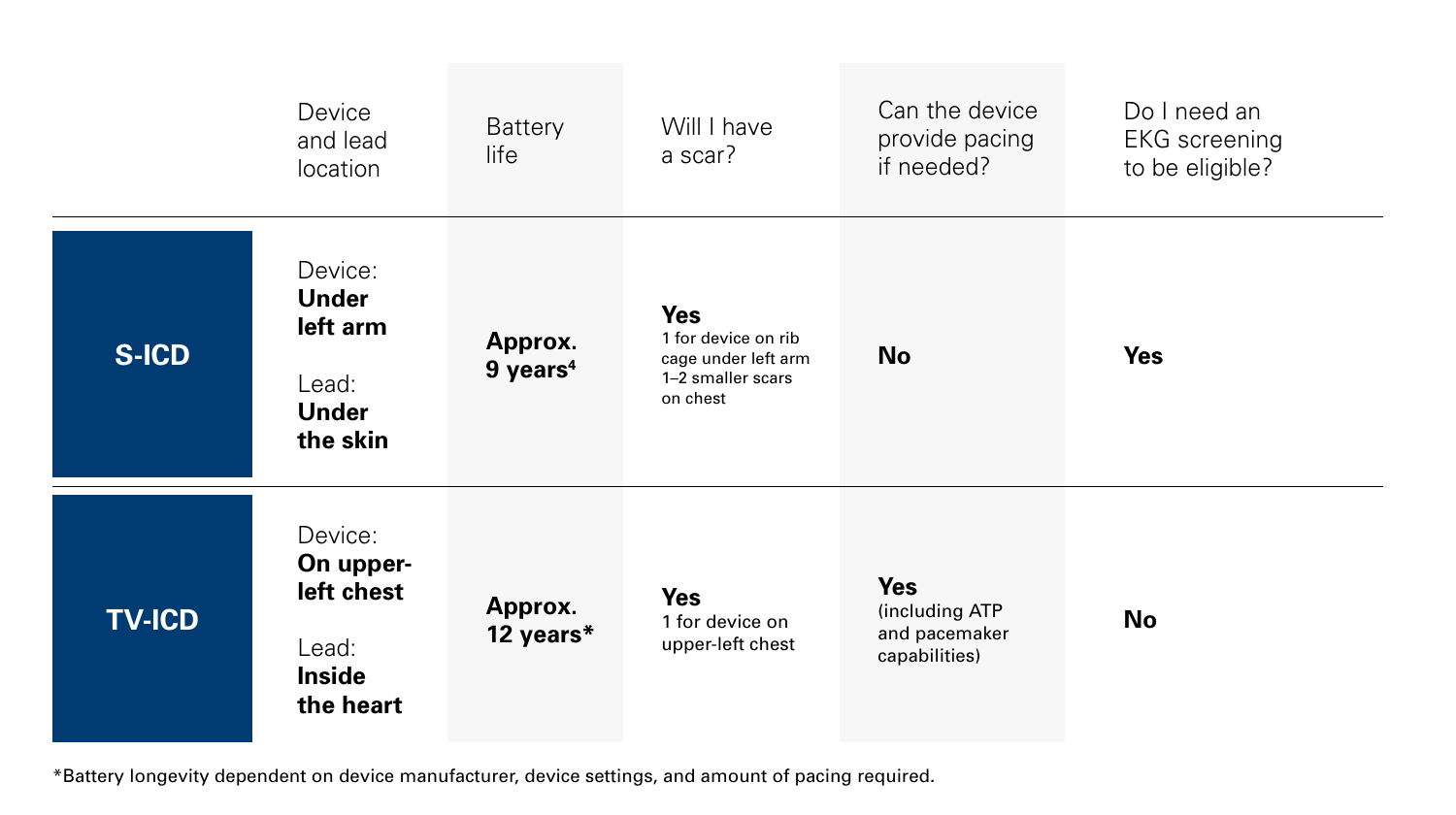Will the device be visible?

How your implanted device will look can vary based on a number of factors:

- How much body fat you have
- How your body naturally heals
- The size and thickness of your device
- The implant technique (over or under the muscle)

Talk to your physician about what you can expect.



Todd is an EMBLEM™ S-ICD recipient since 2015 and had his first S-ICD replacement 6 weeks prior to these photos.





Jan is an EMBLEM™ S-ICD recipient since 2017.



Jen is a TV-ICD recipient since 2019.



**S-ICD TV-ICD**

Dennis is a DYNAGEN™ EL (Extended Longevity) ICD recipient since 2018.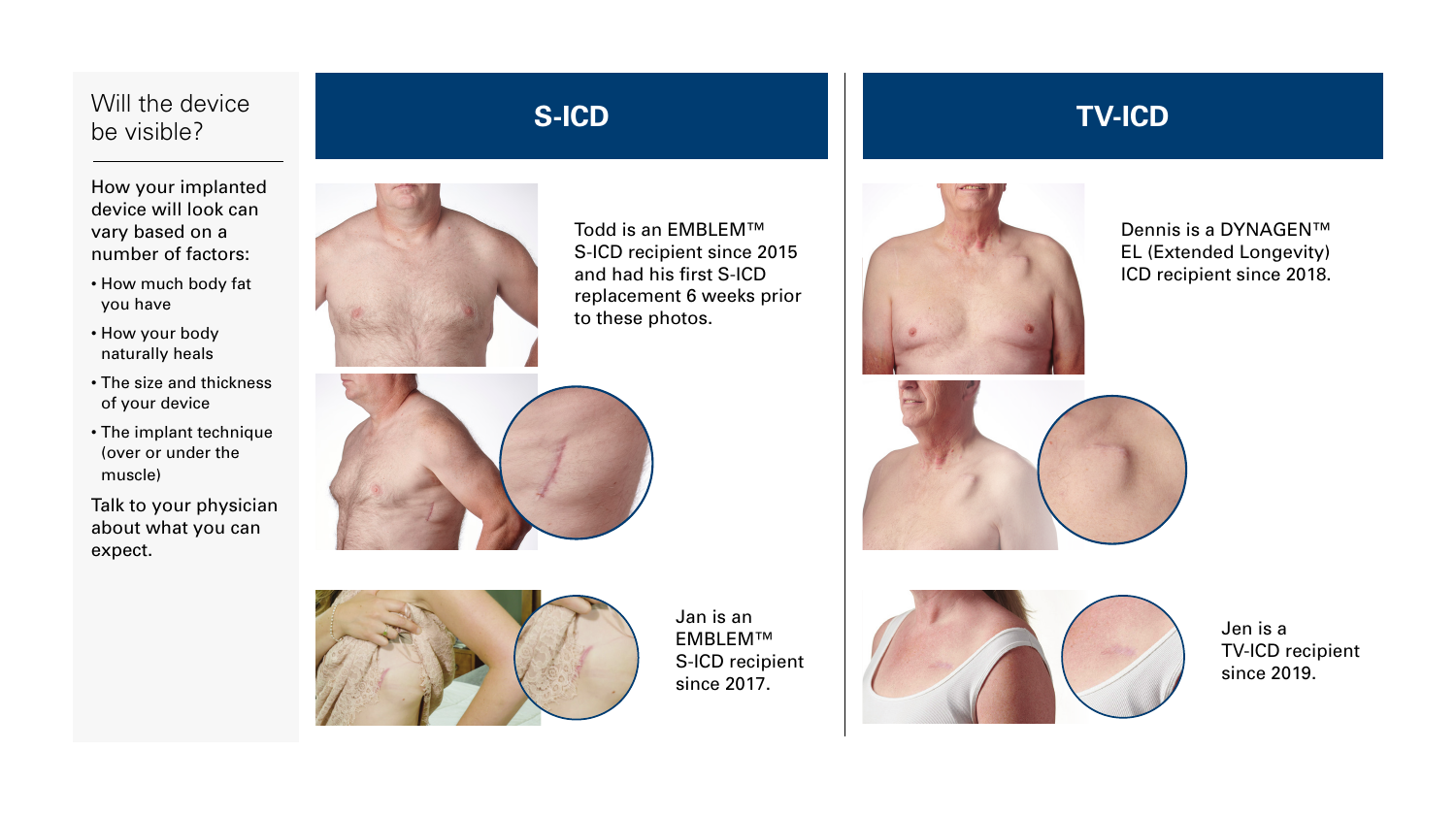# Frequently Asked Questions

### **Is surgery required?**

Yes, a minor surgery is required to implant the ICD system. It takes a couple of hours. You might need to stay overnight in the hospital. After the surgery, it is likely that you will feel pain or discomfort, which will go away over time.

### **Will the ICD be visible?**

For most people, there is a scar where the ICD is placed. There may also be a bump under your skin. How visible that bump is depends on your body type. Although it's not visible, you may feel the S-ICD electrode on your chest. **To see more images of the device implanted on other body types, scan the QR code on the next page or visit** www.sicdsystem.com/en-US/ subcutaneous-difference/implantable-defibrillator-faqs.html.

### **Is getting a shock painful?**

People report a wide range of experiences. Some describe it as a mild thump, while others describe it as a kick in the chest. While the shock may be painful, it's over in an instant.

### **How likely am I to receive therapy (shock or ATP) from my ICD?**

Your doctor can best answer this question based on your type of heart condition.

### **What are the risks?**

Every surgical procedure has some risks. This includes infection and bleeding. In the rare case your ICD becomes infected, removal may be required. Because the TV-ICD leads are inside the heart, removal is more complicated than removing the S-ICD leads, which are under the skin. While uncommon, your ICD could deliver a shock when not necessary, which is called an "inappropriate shock." Ask your doctor for more information.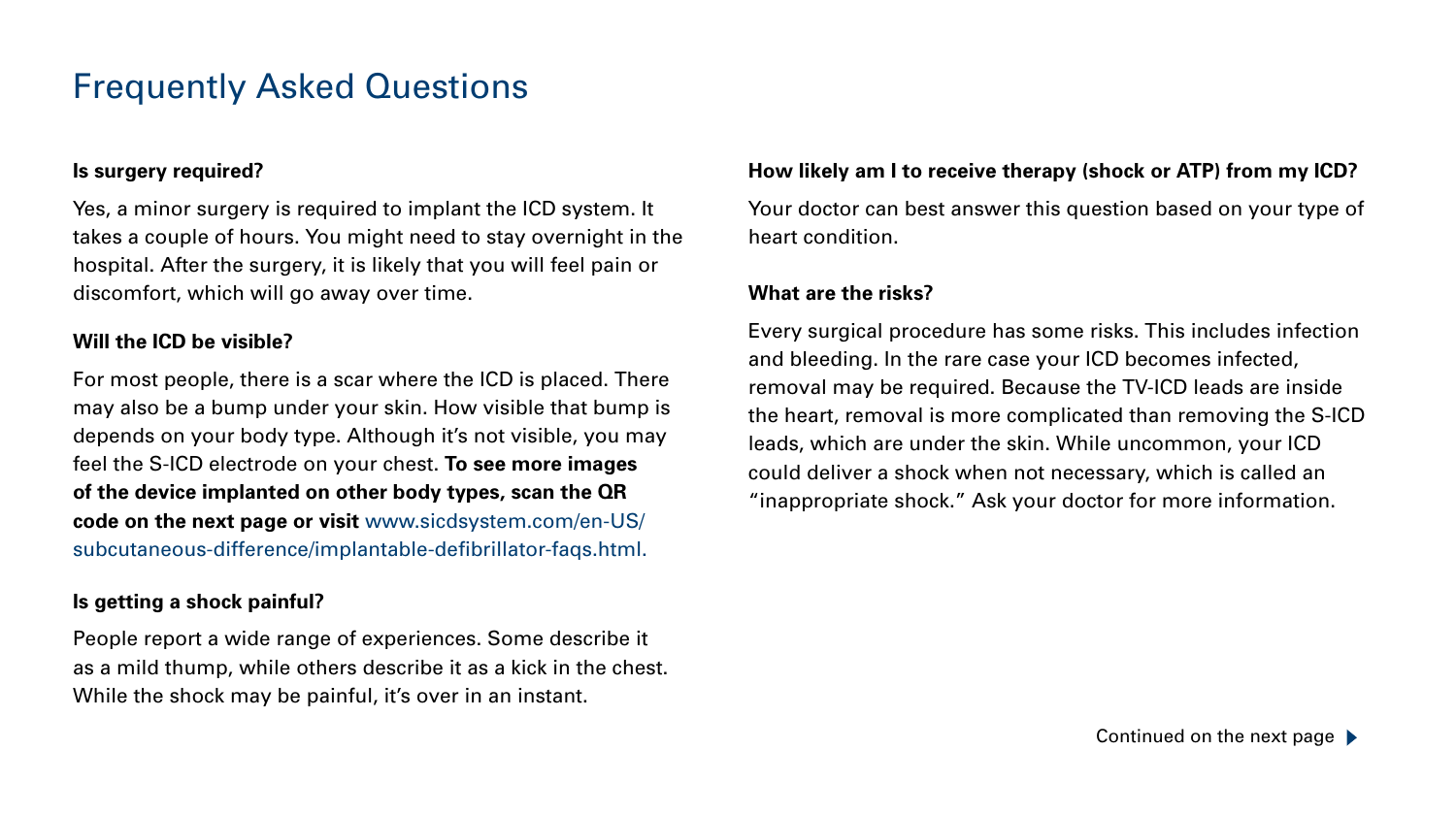# Frequently Asked Questions, continued

### **How long will recovery take?**

Full recovery normally takes 4–6 weeks. Be sure to follow your doctor's instructions. Ask about resuming normal activities based on your specific situation.

### **Will having an ICD limit my ability to exercise and do other activities?**

Your doctor may ask you to avoid strenuous activity, especially upper-body activity, for a few months after the procedure. This is so you have time to heal. After that, you may be able to do most of the things you did before your implant.

Your underlying heart condition and device will factor into the type and amount of exercise you can do. Be sure to talk to your doctor about what level of physical activity is best for you. If the S-ICD is selected, your doctor may recommend an exercise test to check the settings on your implanted device for the heart rate you achieve during activity.

### **Can the ICD be turned off?**

Yes, it can be turned off at any time without surgery.



### **To learn more about your options, scan the QR code or visit**

## www.sicdsystem.com/en-US/subcutaneous-difference/ implantable-defibrillator-faqs.html**.**